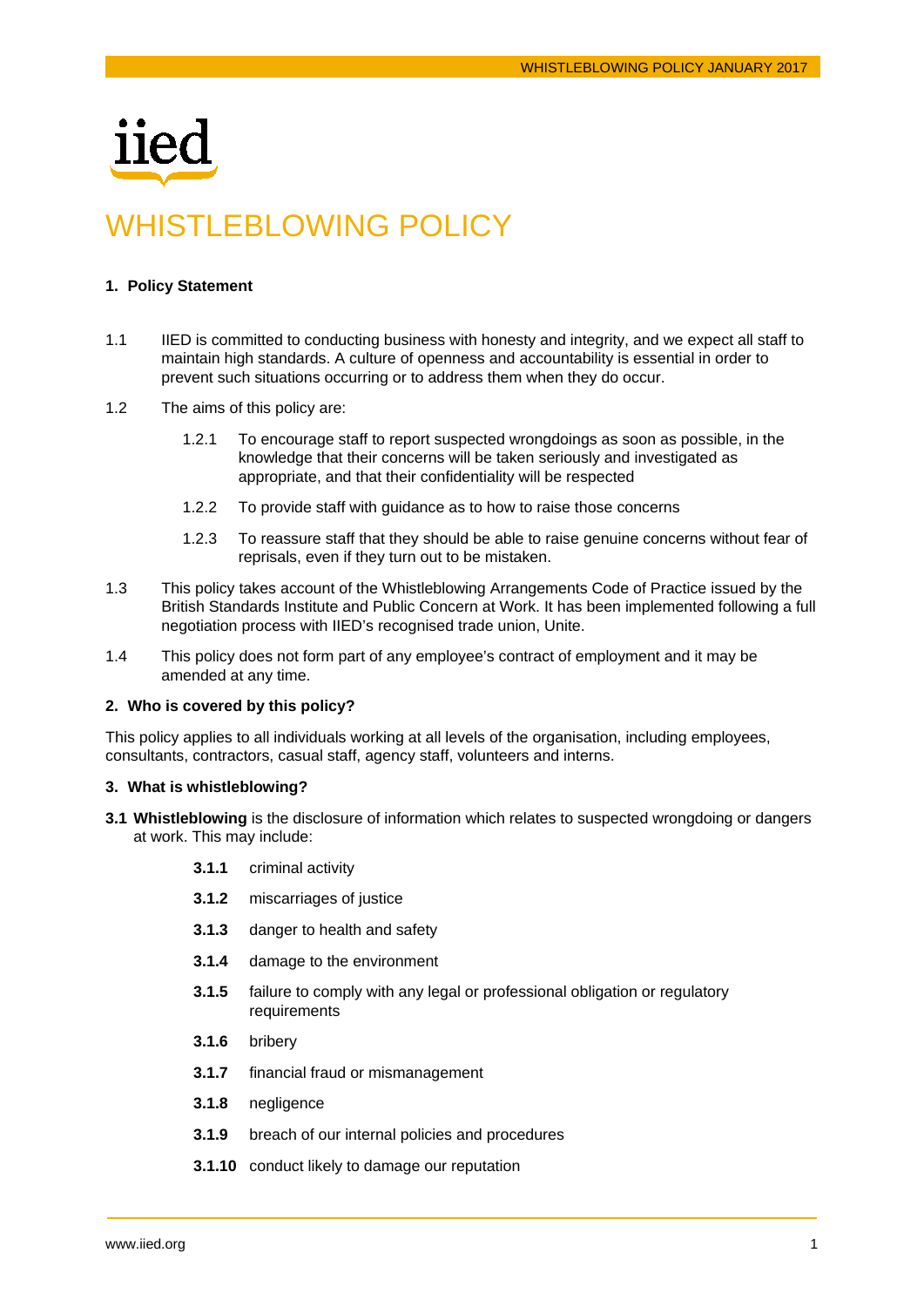- **3.1.11** authorised disclosure of confidential information
- **3.1.12** the deliberate concealment of any of the above matters
- **3.2** A **whistleblower** is a person who raises a genuine concern relating to any of the above. If you have any genuine concerns related to suspected wrongdoing or danger affecting any of our activities (a **whistleblowing concern**) you should report it under this policy.
- **3.3** This policy should not be used for complaints relating to your own personal circumstances, such as the way you have been treated at work. In those cases, you should use IIED's Grievance Procedure.
- **3.4** If you are uncertain whether something is within the scope of this policy, you should seek advice from the Whistleblowing Officer, whose contact details are at the end of this policy.

## **4. Raising a whistleblowing concern**

- 4.1 We hope that in many cases, you will be able to raise any concerns with your line manager. You may tell them in person or put the matter in writing if you prefer. You do not need to provide the evidence for your concern – a reasonable belief of suspected wrongdoing or dangers at work is all that is required. Furthermore, the concern could be past, present or even prospective. The line manager may be able to agree a way of resolving your concern quickly and effectively. In some cases, they may refer to matter to the Whistleblowing Officer.
- 4.2 However, where the matter is more serious, or you feel that your line manager has not addressed your concern, or you prefer not to raise it with them for any reason, you should contract one of the following:
	- 4.2.1 The Whistleblowing Officer, Deborah Harris
	- 4.2.2 The Director, Andrew Norton
	- 4.2.3 HR Managers, Caroline Johnston or Hannah McColgan

Contact details are set out at the end of this policy.

- 4.3 We will arrange a meeting with you as soon as possible to discuss your concern. You may bring a colleague or union representative to any meetings under this policy. Your companion must respect the confidentiality of your disclosure and any subsequent investigation.
- 4.4 We will take down a written summary of your concern and provide you with a copy after the meeting. We will also aim to give you an indication of how we propose to deal with the matter.

## **5. Confidentiality**

- 5.1 If you want to raise your concern confidentially, we will make every effort to keep your identity secret. If it is necessary for anyone investigating your concern to know your identity, we will discuss this with you.
- 5.2 We do not encourage staff to make disclosures anonymously. Proper investigation may be more difficult or impossible if we cannot obtain further information from you. Whistleblowers who are concerned about possible reprisals if their identity is revealed should come forward to the Whistleblowing Officer, or one of the other contact points listed in paragraph 4, and appropriate measures can be taken to preserve confidentiality. If you are in any doubt, you can seek advice from Public Concern at Work, the independent whistleblowing charity, who offer a confidential helpline. Their contact details are at the end of this policy.

# **6. External disclosures**

- 6.1 The aim of this policy is to provide an internal mechanism for reporting, investigating and remedying any wrongdoing in the workplace.
- 6.2 The law recognises that in some circumstances it may be appropriate for you to report your concerns to an external body such as a regulator. It will very rarely if ever be appropriate to alert the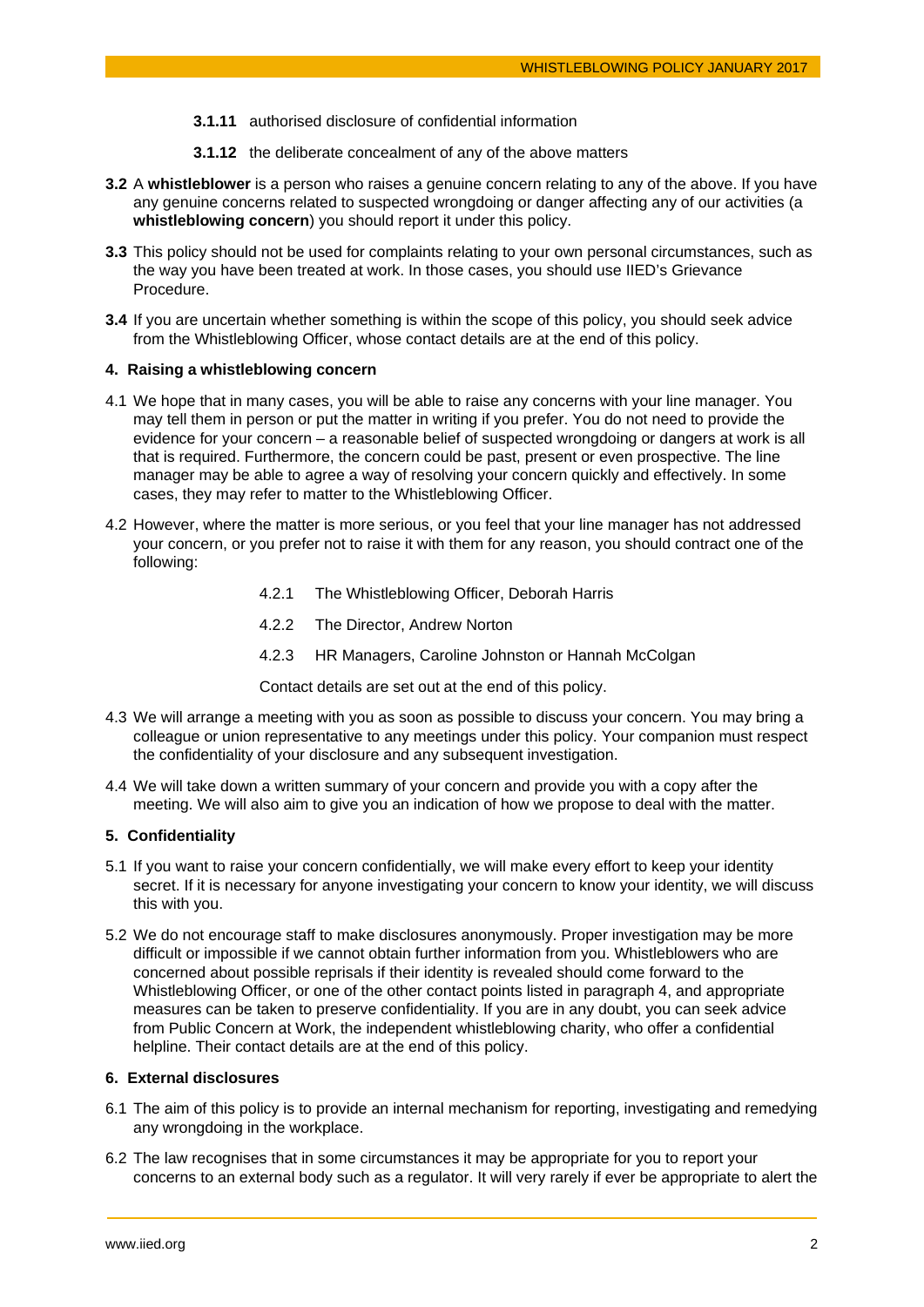media. We strongly encourage you to seek advice before reporting a concern to anyone external, for example from Public Concern at Work.

6.3 Whistleblowing concerns usually relate to the conduct of our staff, but they may sometimes relate to the actions of a third party. In some circumstances the law will protect you if you raise the matter with the third party directly. However, we encourage you to report such concerns internally first. You should contact your line manager or one of the other individuals set out in paragraph 4.2 for guidance.

# **7. Investigation and outcome**

- 7.1 Once you have raised a concern, we will carry out an initial assessment to determine the scope of any investigation. We will inform you of the outcome of our assessment. You may be required to attend additional meetings in order to provide further information.
- 7.2 In some cases we may appoint an investigator or team of investigators including staff with relevant experience. The investigator(s) may make recommendations for change to enable us to minimise the risk of future wrongdoing.
- 7.3 We will aim to keep you informed of the progress of the investigation and its likely timescale. However, sometimes the need for confidentiality may prevent us giving you specific details of the investigation or any disciplinary action taken as a result. You should treat any information about the investigation as confidential.
- 7.4 If we conclude that a whistleblower has made false allegations maliciously or with a view to personal gain, the whistleblower will be subject to disciplinary action.

## **8. If you are not satisfied**

- 8.1 We will try to deal with your concern fairly and in an appropriate way. By using this policy you can help us to achieve this.
- 8.2 If you are not happy with the way in which your concern has been handled, you can raise it with one of the other key contacts in paragraph 4.2. Alternatively you may contact our external auditors. Contact details are given at the end of this policy.

## **9. Protection and support for whistleblowers**

- 9.1 It is understandable that whistleblowers are sometimes worried about possible repercussions. We aim to encourage openness and will support staff who raise genuine concerns under this policy, even if they turn out to be mistaken.
- 9.2 Staff must not suffer any detrimental treatment as a result of raising a concern. Detrimental treatment includes dismissal, disciplinary action, threats or other unfavourable treatment connected with raising a concern. If you believe that you have suffered any such treatment, you should inform your HR Manager or the COO immediately. If the matter is not remedied, you should raise it formally using our Grievance Procedure.
- 9.3 Staff must not threaten or retaliate against whistleblowers in any way. If you are involved in such conduct you may be subject to disciplinary action.

## **10. Responsibility for the success of this policy**

- 10.1 The Whistleblowing Officer has day-to-day operational responsibility for this policy, and must ensure that all managers and other staff who may deal with concerns or investigations under this policy receive regular and appropriate training. The Whistleblowing Officer will do this in conjunction with the HR Managers.
- 10.2 Staff must not suffer any detrimental treatment as a result of raising a concern. Detrimental treatment includes dismissal, disciplinary action, threats or other unfavourable treatment connected with raising a concern. If you believe that you have suffered any such treatment, you should inform your HR Manager or the COO immediately. If the matter is not remedied, you should raise it formally using our Grievance Procedure.